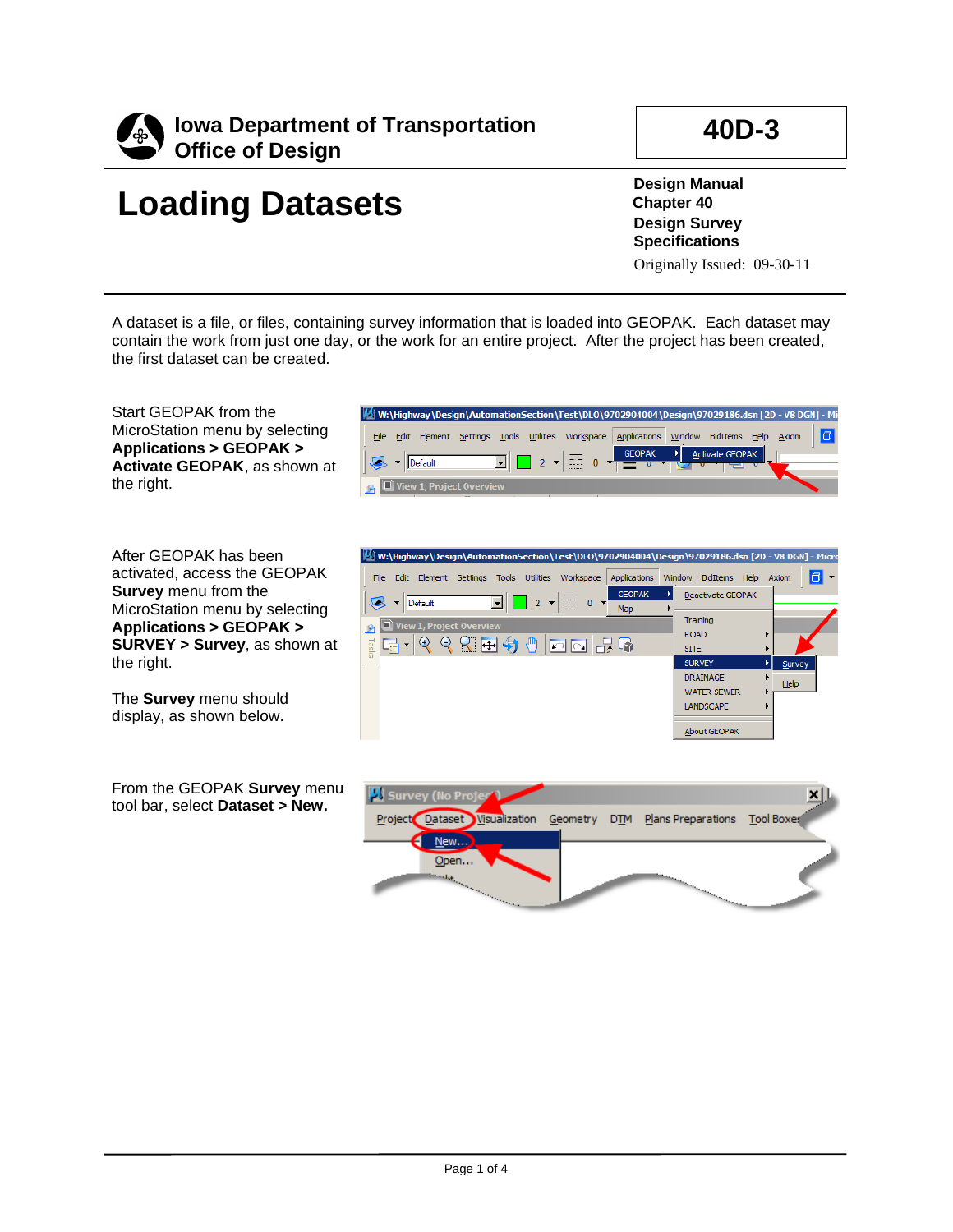The **Dataset New** dialog will appear and will display values that are based on the previously established preference settings. To select the file containing the survey information, *click* the **Dataset Add Source File to List** button, as shown at the right.

| Description: Using SMI on IA 163                                   | Name: 1463Topo                                           | Overwrite $\blacktriangledown$ |                  |                                 |
|--------------------------------------------------------------------|----------------------------------------------------------|--------------------------------|------------------|---------------------------------|
| Data Source: ASCII File(s) $\blacktriangledown$ XYZ to Coordinates |                                                          |                                |                  |                                 |
| Output Directory:                                                  |                                                          |                                |                  | Q                               |
|                                                                    | $\triangledown$ Use dataset name as output sub-directory |                                |                  |                                 |
| <b>Source Format: XYZ to Coordinates</b>                           |                                                          |                                |                  |                                 |
|                                                                    |                                                          |                                | File(s) to Use : |                                 |
|                                                                    |                                                          |                                |                  | $\Box$<br>回<br>X<br>$\ddotmark$ |

*Select* the file then *click* the **OK** button.

| <b>Select File(s)</b>                    |                                                                                                                                           |
|------------------------------------------|-------------------------------------------------------------------------------------------------------------------------------------------|
| Files:<br>05091000.cor<br>05091000.cor   | Directories:<br>C:\SurveyTraining\509\<br>$\rightarrow$ C:V<br>SurveyTraining<br>$\rightarrow$ 509<br>LA63Topo<br>projdbs<br>QK<br>Cancel |
| List Files of Type:<br>".cor,".xyz,".txt | Drives:<br>$He$ lp<br>OC:<br>$\blacktriangledown$                                                                                         |

When all data areas display the correct information *click* the **OK** button.

| <b>B</b> Dataset New                                               |                 |
|--------------------------------------------------------------------|-----------------|
| Name: IA63Topo Overwrite                                           |                 |
| Description: Using SMI on IA 163                                   |                 |
| Data Source: ASCII File(s) $\blacktriangledown$ XYZ to Coordinates |                 |
| Output Directory:                                                  |                 |
| $\triangledown$ Use dataset name as output sub-directory           |                 |
| <b>Source Format: XYZ to Coordinates</b>                           |                 |
|                                                                    | File(s) to Use: |
| C:\SurveyTraining\509\05091000.cor                                 | aax 4           |
|                                                                    |                 |
|                                                                    |                 |
|                                                                    |                 |
| Cancel<br>Ok                                                       |                 |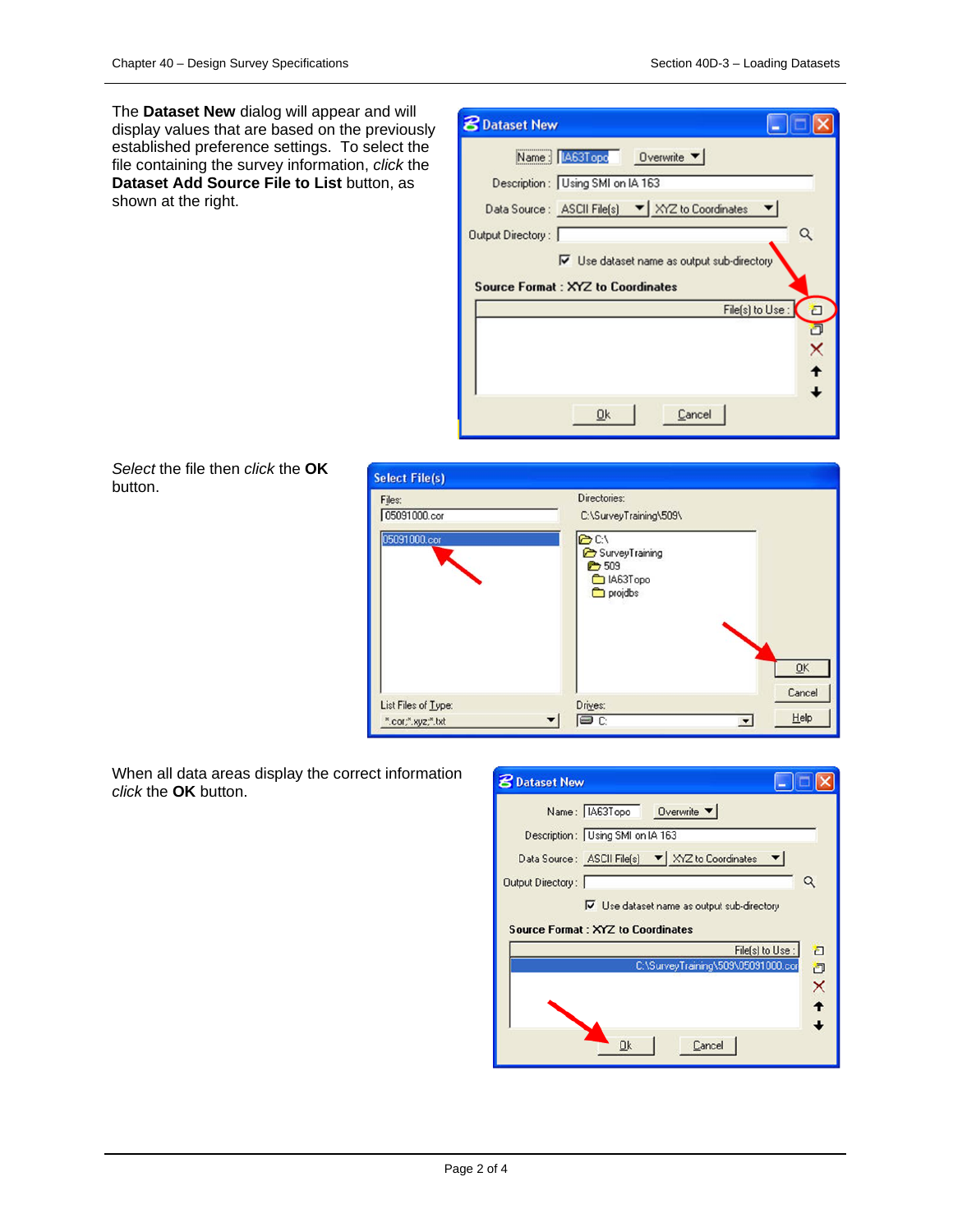After *clicking* the **OK** button above, the "**XYZ to Coordinates"** dialog will display. You must "tell" GEOPAK what each column of data represents. (Column data explained below.) There are many options available, as shown by the *pop-up* selection list and the red arrow at the right.

Each blue highlighted "row" of data on this dialog represents several columns of data, as shown below by the red ovals and arrows. The column data and headings for the highlighted row are as follows:

| 300         | PNum   |
|-------------|--------|
| 583017.6199 | v      |
| 1633745.022 | x      |
| 811.635     | 7      |
| C.P         | PCode. |

For a standard XYZ ASCII file, you should use the settings shown in the dialog at the right. After all of the columns have been identified, *click* the **Process** button as shown by the blue arrow.

This **Alert** dialog explains how the chains will be named. *Click* the **OK** button to continue.

The next **Alert** dialog will display if any feature codes have been used that are not in the "smd" file. *Click* the **OK** button to continue.

| PCode<br>PNum                                | ing\509\05091000.cor                                                                                  | Q           |                     |                           |  |
|----------------------------------------------|-------------------------------------------------------------------------------------------------------|-------------|---------------------|---------------------------|--|
| LCode                                        | Delimiter.                                                                                            |             |                     | Comment Delimiter Space ▼ |  |
| Chain<br><b>DTM</b><br>Par Name<br>Par Value | 099.61.806.335.CP FD 5/8 RE-ROD<br>068.88.857.598.CP FD 5/8 RE-ROD<br>557.93,887.505,CP FD 5/8 RE-ROD |             |                     |                           |  |
| Zones<br><b>LCodePCode</b>                   | 633745.022.811.635.CP SET1/21 PIN<br>583017.6199                                                      | 1633745.022 | 811.635             | CP                        |  |
| None.                                        | None                                                                                                  | None        | None                | None                      |  |
| Reset                                        | $Next$ $>$                                                                                            |             | Link w/ No Gap (LF) | Chain                     |  |





| <b>Alert</b>                                                                           |        |
|----------------------------------------------------------------------------------------|--------|
| 11 Unknown Feature Codes found.<br>Do you want to save the list into feacode.err file. |        |
|                                                                                        | Cancel |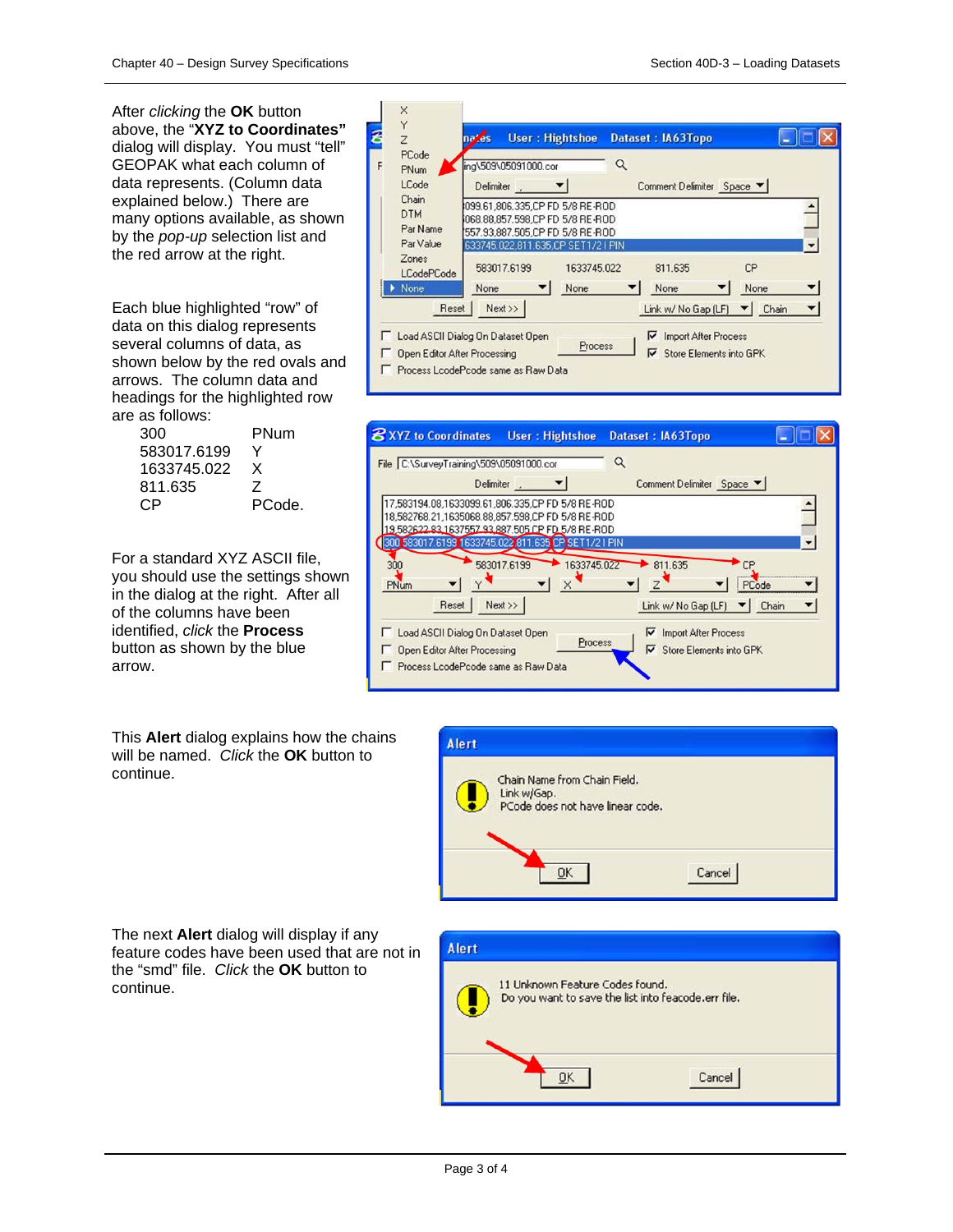If a point name has already been loaded into the "gpk" file from another dataset, the **"Over Writing Information in GPK"** dialog will display. You must select what action to take to resolve the issue then proceed by *clicking* one of the three buttons at the bottom.

| <b>Existing</b>              | <b>New</b>                                           |
|------------------------------|------------------------------------------------------|
| N: 583194.080                | $+0.000$<br>N: 583194.080                            |
| E: 1633099.610<br>Z: 806.335 | E: 1633099.610<br>$+0.000$<br>Z: 806.335<br>$+0.000$ |
|                              | Dataset: IA63TOPO Dataset: IA63TOPO                  |
| Feature : CP                 | Feature : CP                                         |
| Zone:5                       | Zone:5                                               |
| <b>O</b> Over Write          |                                                      |
| <b>O</b> Do Not Over Write   |                                                      |
| O<br>Change Point/Chain Name |                                                      |
| C Add Prefix                 |                                                      |
| C Add Suffix                 |                                                      |
|                              |                                                      |

After the "**Importing Points …"** and **"Importing Chains …"** dialogs have come and gone, the survey information will have been plotted into the MicroStation file. If there were any unknown feature codes, the **"Over Writing …"** dialog shown above will display again.

| Importing Chains into the GPK. | 0 <sup>2</sup> |
|--------------------------------|----------------|
|                                |                |

If a final **OK** button appears, c*lick* the **OK** button to complete the process.

You can use the MicroStation **Fit View** command to display all of the survey information on a single view screen.



An example of a **Fit View** of the survey information is shown below.